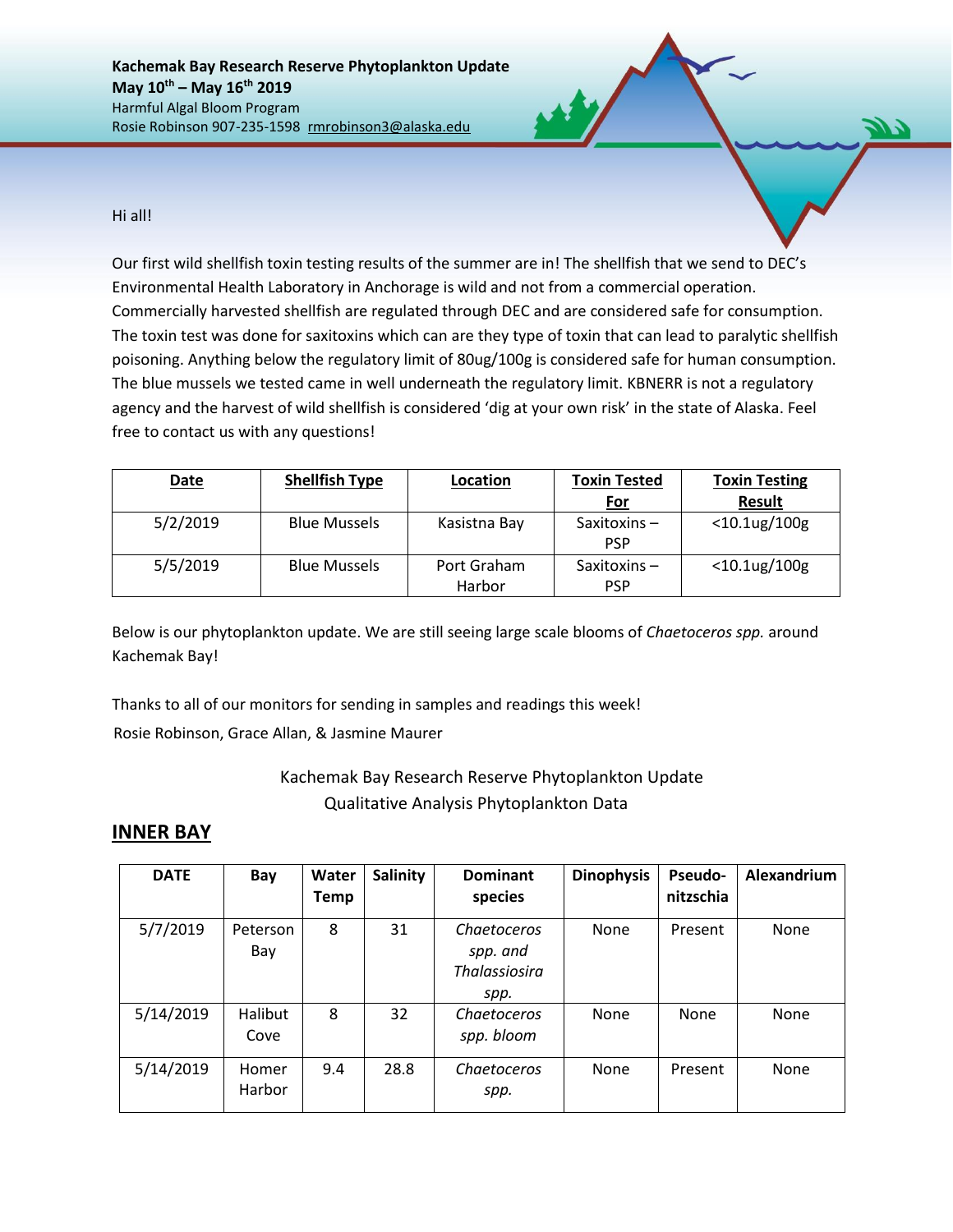| 5/14/2019 | Peterson | חכ<br>зU | Chaetoceros | None | Present | None |
|-----------|----------|----------|-------------|------|---------|------|
|           | Bav      |          | spp.        |      |         |      |

\*Samples received after last weekly update

## **OUTER BAY**

| <b>DATE</b> | Bay                               | Water<br><b>Temp</b> | <b>Salinity</b> | <b>Dominant</b><br>species | <b>Dinophysis</b>  | Pseudo-<br>nitzschia | Alexandrium |
|-------------|-----------------------------------|----------------------|-----------------|----------------------------|--------------------|----------------------|-------------|
| 5/7/2019    | Bootleggers<br>Cove               | $\overline{7}$       | 30              | Chaetoceros<br>spp. bloom  | None               | Present              | None        |
| 5/9/2019    | Seldovia<br>Harbor                | 8.4                  | 29              | Licmophora<br>spp.         | None               | Present              | None        |
| 5/13/2019   | Port<br>Graham<br>Bay             | 6.6                  | 31              | Sparse<br>sample           | Present<br>Present |                      | None        |
| 5/13/2019   | Port<br>Graham<br>Bay<br>Entrance | 6.6                  | 33              | Sparse<br>sample           | None               |                      | None        |
| 5/14/2019   | Tutka Bay                         | 7.6                  | 28              | Chaetoceros<br>spp. bloom  | None               | Present              | None        |
| 5/15/2019   | Eldred<br>Passage                 | 7.9                  | 30.3            | Chaetoceros<br>spp. bloom  | None               | Present              | None        |
| 5/15/2019   | Sadie Cove                        | 8.8                  | 21.4            | Chaetoceros<br>spp.        | None               | Present              | None        |
| 5/15/2019   | Kasistna<br>Bay                   | 7.3                  | 31.2            | Chaetoceros<br>spp. bloom  | None               | Present              | None        |
| 5/16/2019   | Seldovia<br>Harbor                | 8.1                  | 33              | Mixed<br><b>Diatoms</b>    | None               | Present              | None        |
| 5/16/2019   | Port<br>Graham<br>Bay<br>Entrance | 7.6                  | 26              | Mixed<br><b>Diatoms</b>    | None<br>Present    |                      | None        |
| 5/16/2019   | Port<br>Graham<br>Bay             | 7.6                  | 30              | Mixed<br><b>Diatoms</b>    | Present            | Present              | None        |

\*Samples received after last weekly update